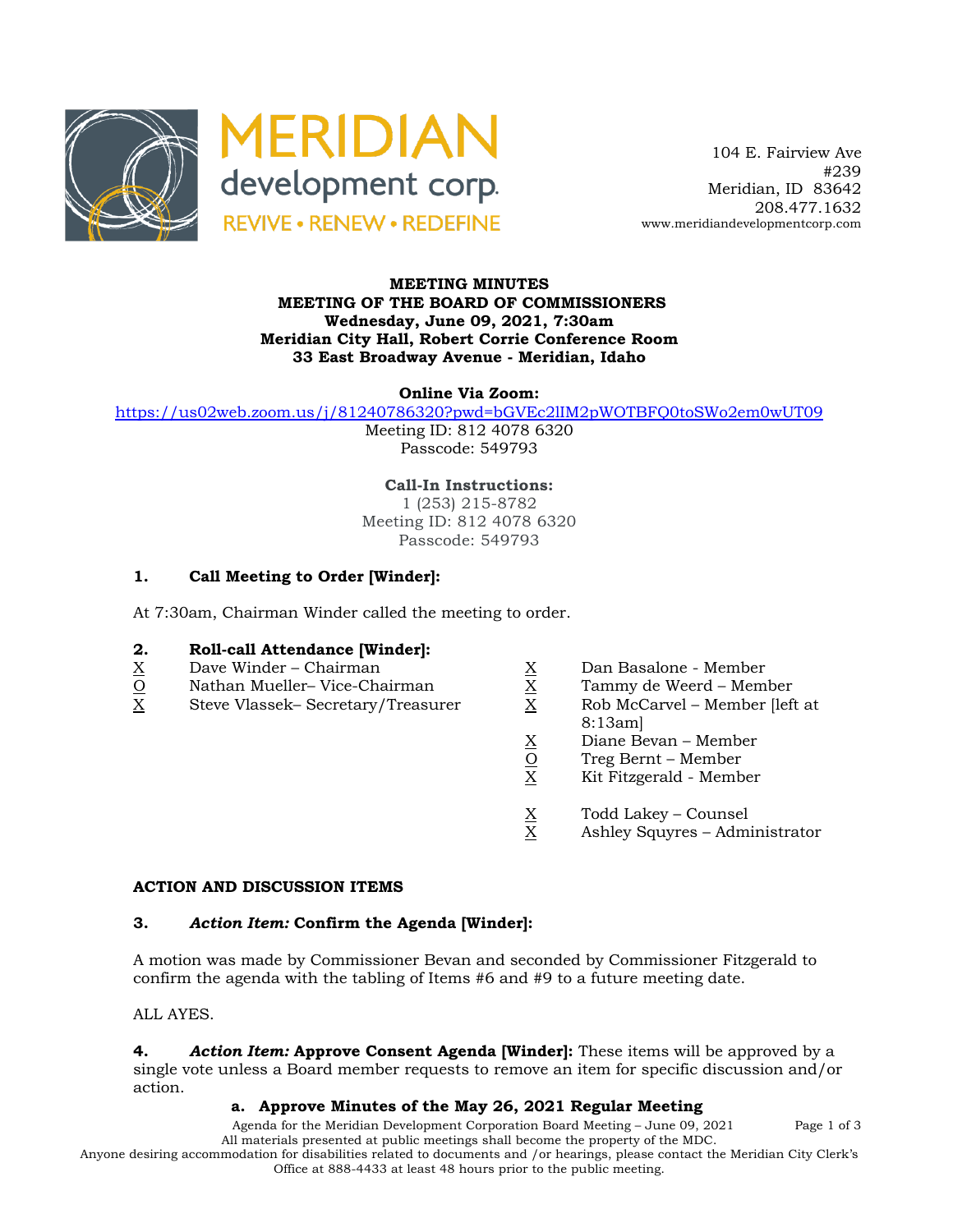# **b. Approve May 2021 Administrator's Report**

A motion was made by Commissioner Bevan and seconded by Commissioner Fitzgerald to approve the consent agenda.

ALL AYES.

# **5.** *Discussion Item:* **Update from the City of Meridian (David Miles)**

The Mayor's Chief of Staff, David Miles, updated the board on the Linder Overpass Task Force. He provided information related to the overpass project, the status of the project, the partnerships with MDC, ACHD, and ITD, the cost of the project and how this might be paid for, the makeup of the task force and how this will work with the current URD effort.

### **6.** *Action Item:* **Consideration of the Octoberfest sponsorship request from the Meridian Chamber of Commerce and corresponding resolution 21-025 (Sean Evans)**

This item was tabled to a future meeting.

### **7.** *Action Item:* **Consideration of the acceptance of the Northern Gateway Urban Renewal District (Proposed) Eligibility Report and corresponding resolution 21-026 (Phil Kushlan/Meghan Conrad)**

Squyres introduced the item to the board and provided an update on the Doug Tamura annexation. Meghan discussed the process. Phil discussed the report and answered questions. A motion was made by Commissioner Basalone and seconded by Commissioner Vlassek to accept the Northern Gateway Eligibility Report.

ALL AYES.

### **8.** *Action Item:* **Consideration of acceptance of the Idaho Block Annexation into the Union District (Proposed) Eligibility Report and corresponding resolution 21-027 (Phil Kushlan/Meghan Conrad)**

Squyres introduced the item to the board and provided an update on development efforts within the block. Meghan discussed the process. Phil reviewed the report with the board. A motion was made by Commissioner Bevan and seconded by Commissioner Fitzgerald to approve the Idaho Block Annexation into the Union District.

ALL AYES.

### **9.** *Action Item:* **Consideration of approval of the Memorandum of Agreement with City of Meridian for the reimbursement of the Hunter Lateral and corresponding resolution 21-028 (Lakey)**

This item was tabled to a future meeting.

## **10. Executive Session pursuant to Idaho Code Section 74-206(1)(c) to consider acquiring an interest in real property which is not owned by a public agency.**

A motion was made by Commissioner de Weerd and seconded by Commissioner Vlassek to go into Executive Session pursuant to code 74-206(1)(c).

ALL AYES.